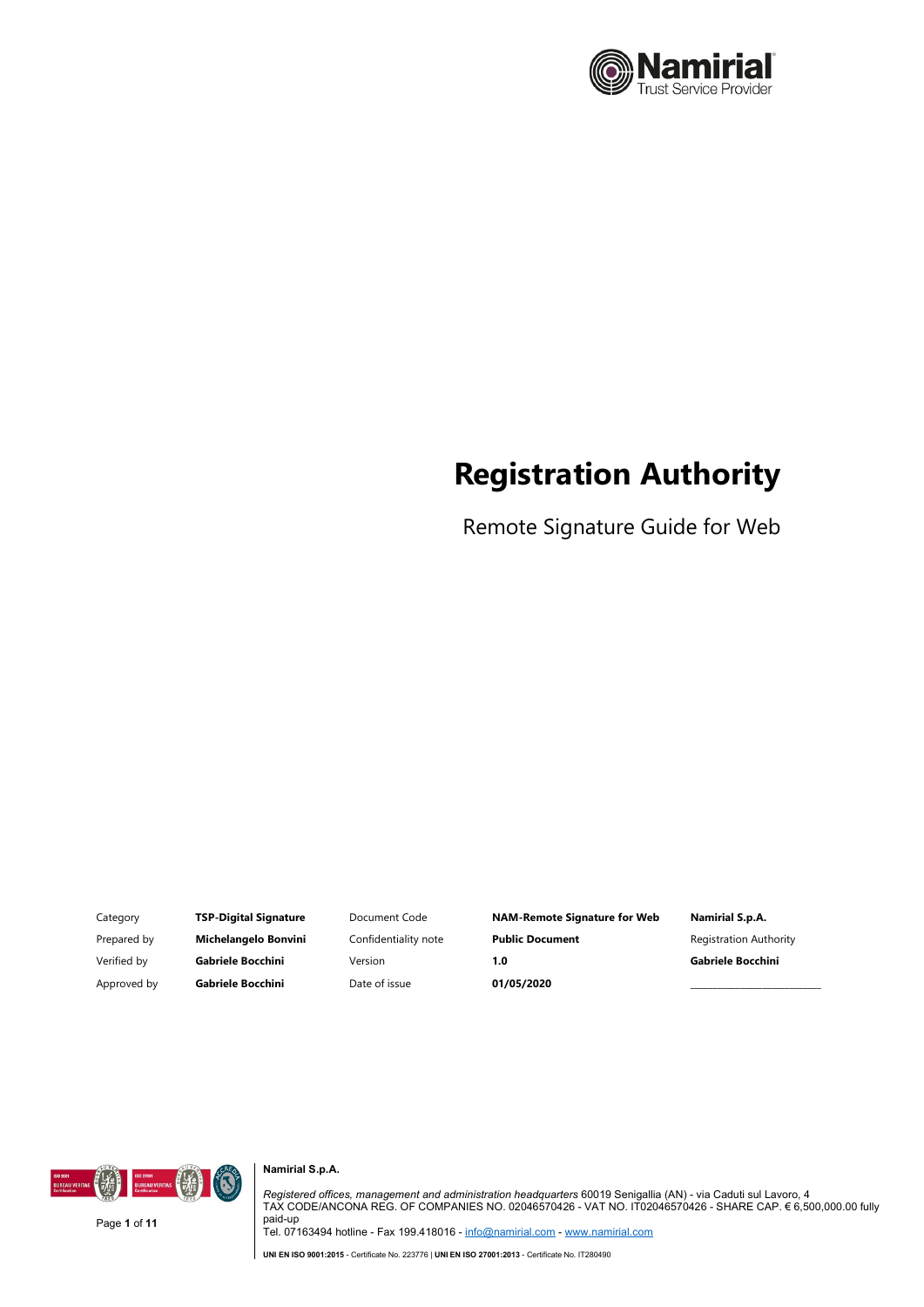

– This page is intentionally left blank –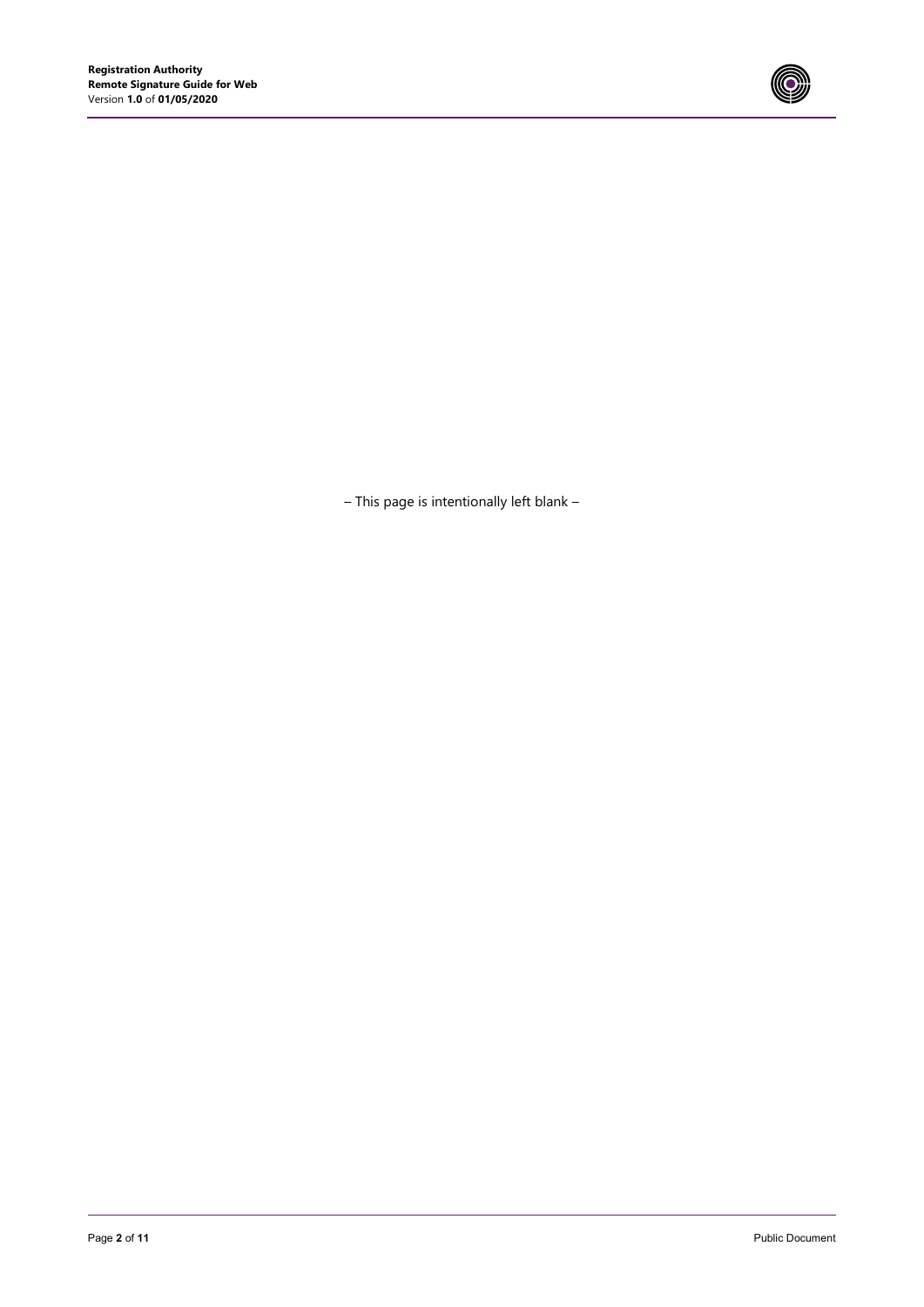

### <span id="page-2-0"></span>**TABLE OF CONTENTS**

| $\mathbf{1}$            |  |
|-------------------------|--|
| 1.1                     |  |
| 1.2                     |  |
| $\mathbf{2}$            |  |
| $\overline{\mathbf{3}}$ |  |
|                         |  |
| 5                       |  |
|                         |  |
|                         |  |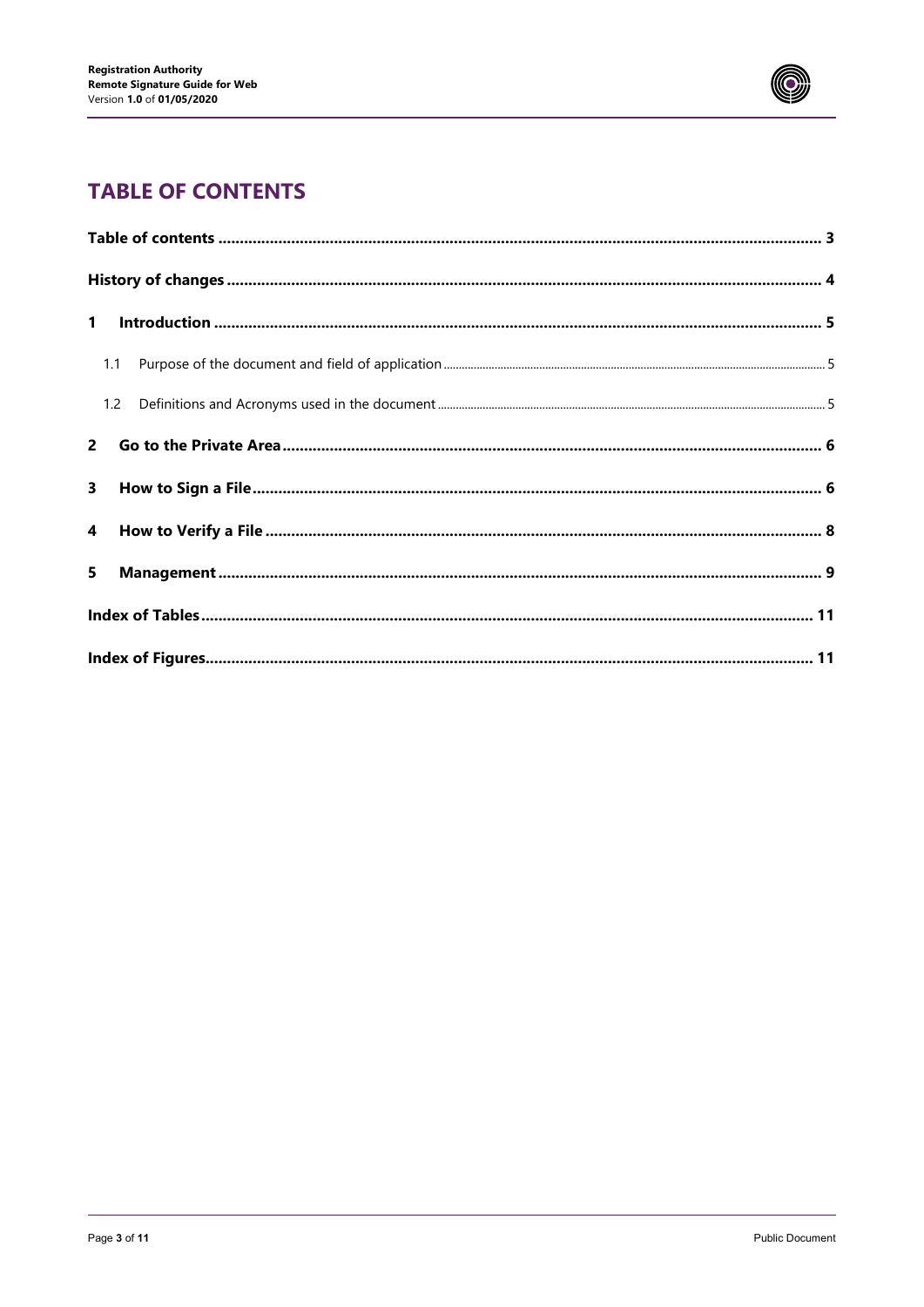

# <span id="page-3-0"></span>**HISTORY OF CHANGES**

| <b>VERSION</b> | 1.0                                                 |
|----------------|-----------------------------------------------------|
| Date           | 01/05/2020                                          |
| Reason         | Updating the document with new software screenshots |
| Changes        | ---                                                 |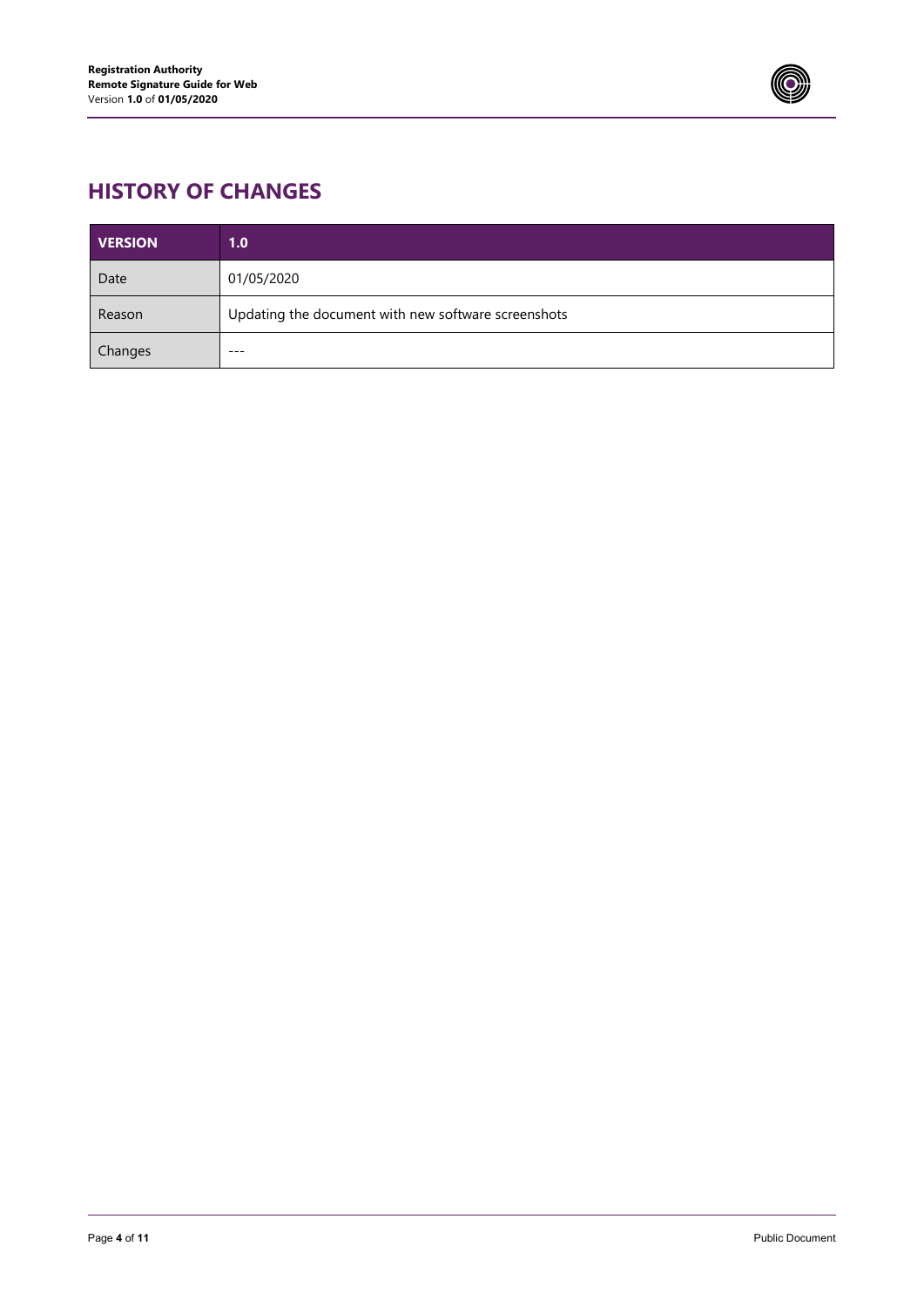

### <span id="page-4-0"></span>**1 INTRODUCTION**

### <span id="page-4-1"></span>**1.1 PURPOSE OF THE DOCUMENT AND FIELD OF APPLICATION**

This document is a "quick guide" to using and managing the Remote Digital Signature to be used in the Namirial private area.

A Remote Signature is a specific type of digital signature based on OTPs, i.e. temporary passwords that expire a few seconds after they are generated, thus eliminating the risks associated with using static passwords.

The signature certificate is not held on a Hardware device but is instead installed on a HSM (Hardware Security Module) managed by the Namirial Certification Authority.

The Remote Signature system guarantees extremely high levels of service security and availability and offers the option of using the service on Desktop or Mobile systems.

### <span id="page-4-2"></span>**1.2 DEFINITIONS AND ACRONYMS USED IN THE DOCUMENT**

| <b>TERM</b>             | <b>MEANING</b>                                                                                                                                                                                                                                             |
|-------------------------|------------------------------------------------------------------------------------------------------------------------------------------------------------------------------------------------------------------------------------------------------------|
| Digital Signature       | is a specific type of qualified electronic signature and represents the set of data in electronic<br>form, which is attached to or logically associated with other data in electronic form, used as an<br>electronic identification method.                |
| Remote Signature        | The Remote Digital Signature process optimises digital signature functionality but is based on<br>OTPs, i.e. temporary passwords that expire a few seconds after they are generated, thus<br>eliminating the risks associated with using static passwords. |
| <b>Namirial OTP</b>     | Namirial OTP is an application for mobile devices that enables the use of One Time<br>Passwords.                                                                                                                                                           |
| <b>HSM</b>              | (Hardware Security Module) managed by the Namirial Certification Authority.                                                                                                                                                                                |
| Base <sub>64</sub>      | is a positional numbering system that uses 64 symbols. It is mainly used to encode binary data<br>in e-mails and to convert data into ASCII format. Base64 encoding results in a 33% overall<br>increase in the size of the data to be decoded.            |
| $\langle \dots \rangle$ | $\langle \dots \rangle$                                                                                                                                                                                                                                    |

<span id="page-4-3"></span>*Table 1 - Definitions and Acronyms*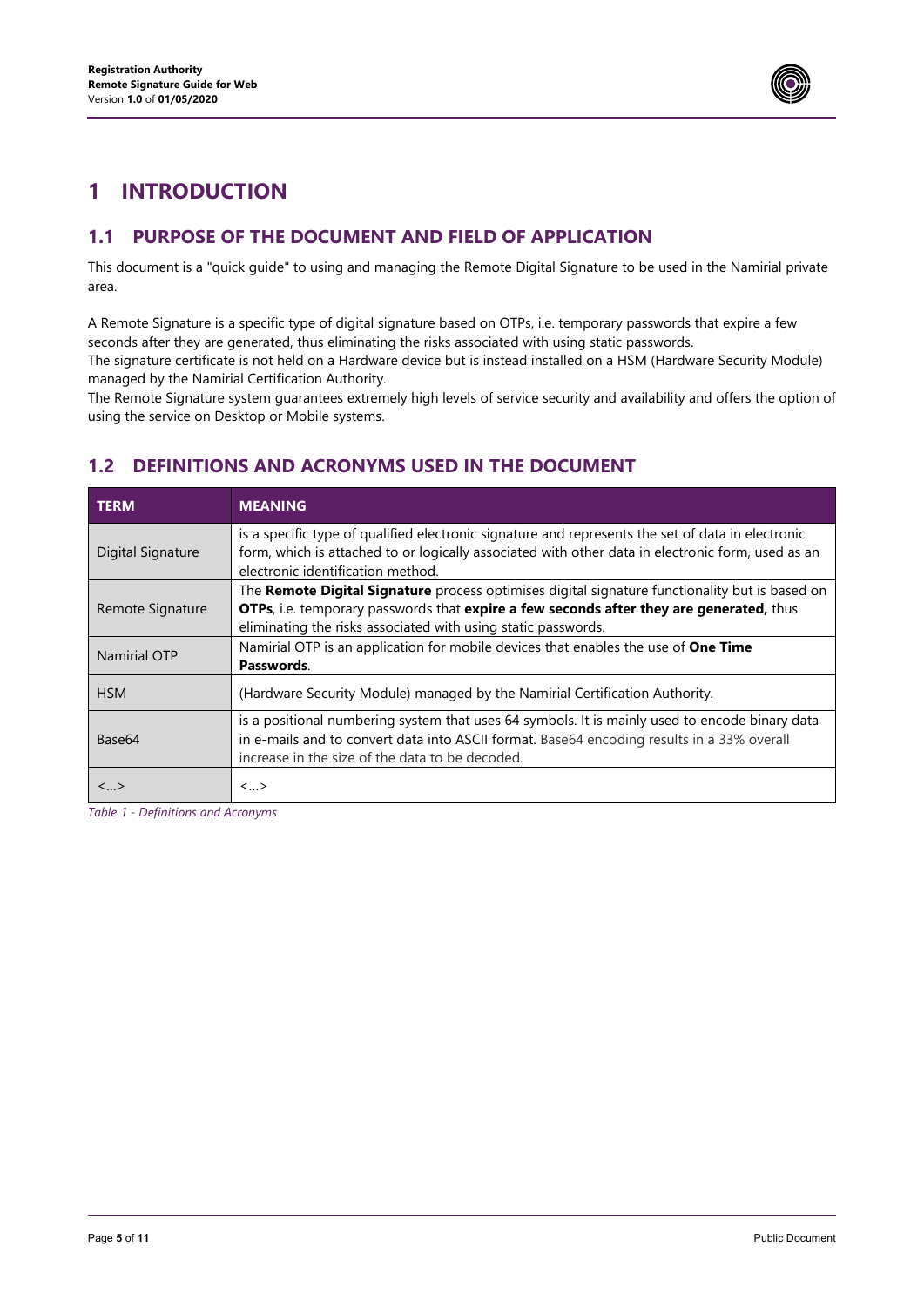

### <span id="page-5-0"></span>**2 GO TO THE PRIVATE AREA**

Log on to your Reserved Area at<https://portal.namirialtsp.com/> and click **Access**. *Alternatively, you can log on by following the link contained in the e-mail you received with your Private Area details.*



*Figure 1 - Private Area Homepage*

<span id="page-5-2"></span>**RECOVER PRIVATE AREA CREDENTIALS**: *Users who have lost their username and/or password can recover the individual details by clicking "Forgotten Username" or "Forgotten Password" and following the instructions provided. If the problem persists, contact technical support at [support.dts@namirial.com](mailto:support.dts@namirial.com) with the following information in the SUBJECT LINE: RECOVER PRIVATE AREA CREDENTIALS – Tax code.*

### <span id="page-5-1"></span>**3 HOW TO SIGN A FILE**

The new function implemented in the Private Area allows all users with a remote digital signature certificate to digitally sign any file *without installing any software or drivers, because the entire process takes place in the web portal.* This function can be accessed from the menu on the left, by going to: *[User]* > *[Digital Signature]* > *[Signature];*

| <b>@Namirial!D</b>                         |                     |                                                                                                           |
|--------------------------------------------|---------------------|-----------------------------------------------------------------------------------------------------------|
|                                            |                     | Signature                                                                                                 |
|                                            |                     | Use these functions to apply a signature with remote signature certificates<br><b>Privacy Notice</b>      |
| & User                                     | $\hat{\phantom{a}}$ | Dear user, we hereby inform you that the uploaded documents will not be processed by Namirial.            |
| Home                                       |                     | Once the digital signature has been applied and/or validated, the document will not be stored or archived |
| Profile                                    | $\checkmark$        | Upload the file using the button or by dragging it to the area below                                      |
| OTP                                        |                     | + Select document to sign                                                                                 |
| <b>SPID</b>                                | v                   |                                                                                                           |
| <b>Digital Signature</b><br>C              | $\hat{\phantom{a}}$ | File: No file uploaded<br>Warning: files larger than 10MB cannot be uploaded.                             |
| Signature                                  |                     | <b>Preferences</b>                                                                                        |
| Validate signature<br>o<br>Management<br>۰ |                     | Select signature type<br>$\checkmark$                                                                     |
|                                            |                     | <b>Credentials</b>                                                                                        |
|                                            |                     | RHI8107357716322<br>PIN<br>v                                                                              |
|                                            |                     | OTP Code<br>HARDWARE - 8565<br>$\checkmark$                                                               |
|                                            |                     | Signature                                                                                                 |

<span id="page-5-3"></span>*Figure 2 - How to sign*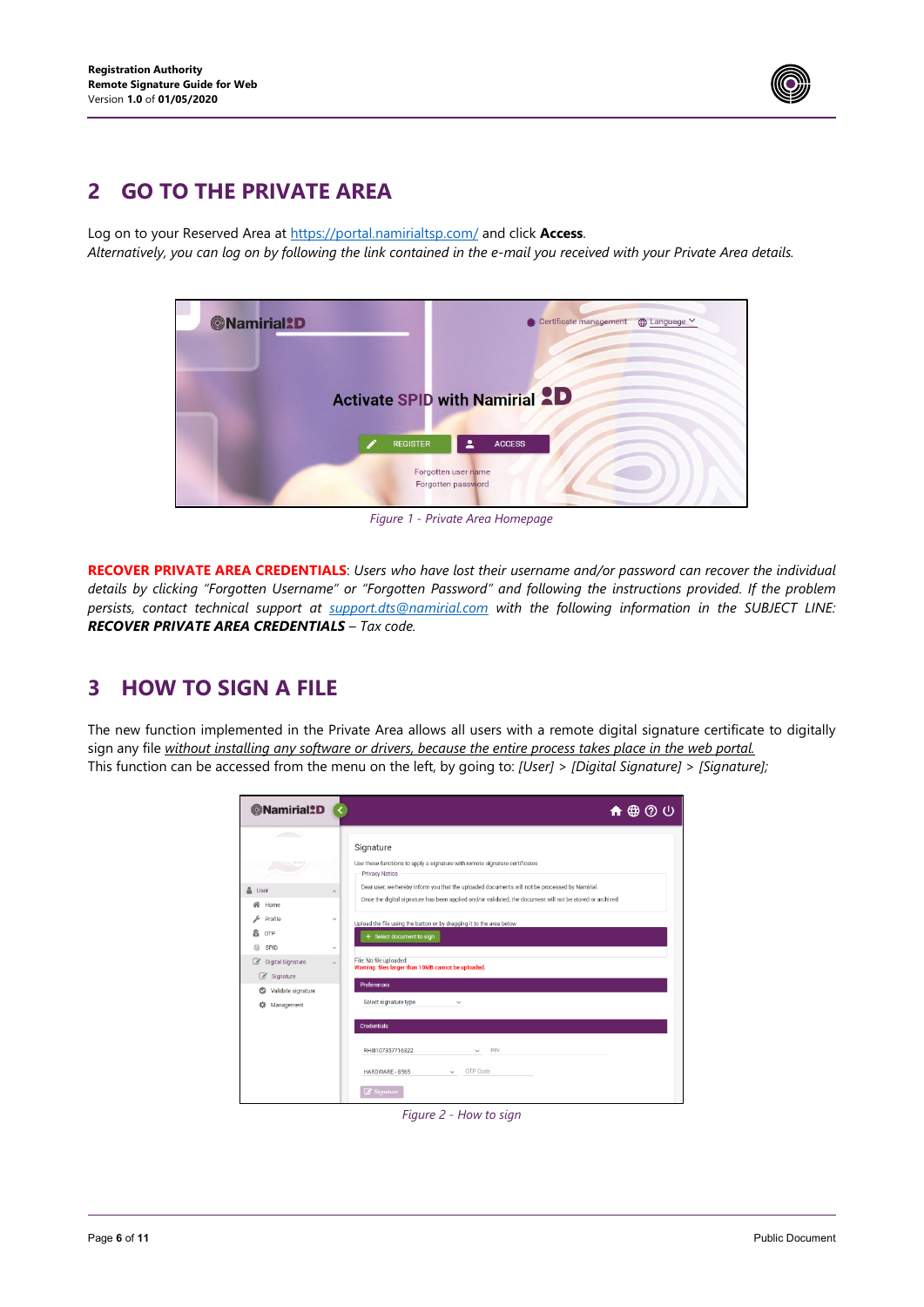

### <span id="page-6-0"></span>Select document to sign

From the Firma [Sign] menu, click the green button marked **Seleziona documento da firmare** [Select document to sign] and search the folders on your PC to find the file you wish to sign.

| Figure 3 - select file |
|------------------------|
|------------------------|



From *Preferenze* [Preferences], users can select from among the signature formats available for that file type.

- *CAdES*: sign the file using the .p7m format
- *PAdES*: sign the file while maintaining the .pdf format
- *XAdES*: sign the file while maintaining the .xml format

#### **ATTENTION:**

<span id="page-6-1"></span>*if the XAdES format is selected, users have the option to sign the whole xml file, or just one element of it, by specifying the*   $ID.$ 

*Figure 4 - select signature type*

| RHI8107357716322 | PIN<br>$\checkmark$      |  |
|------------------|--------------------------|--|
| HARDWARE - 8565  | OTP Code<br>$\checkmark$ |  |

#### <span id="page-6-2"></span>*Figure 5 - signing process.*

#### **ATTENTION:**

- The PIN code is provided in the Digital Security Envelope, received by e-mail.
- In the case of certificates *Issued by the Holder* only, the relevant PIN code is the one set during the certificate issue process.
- If the client has multiple remote digital signatures, the certificate to be used can be selected by going to [Select Signature Device].
- If the client has multiple OTP tokens, the OTP token to be used can be selected by going to [Select OTP Token].

#### **OTP TOKEN CONFIGURATION**

Before proceeding with the signing process, holders of Hardware OTP Tokens and Virtual OTP Tokens must ensure that these have been properly configured:

- For Virtual OTP Token holders:
	- o See iOS config: [Namirial-otp iOS](https://download.firmacerta.it/pdf/Guide/en/RemoteSignature/ios-OTP-Configuration.pdf)
	- o See Android config: [Namirial-otp Android](https://download.firmacerta.it/pdf/Guide/en/RemoteSignature/Android-OTP-Configuration.pdf)
- For Hardware OTP Token holders: [\[Configuring OTP](https://download.firmacerta.it/pdf/Guide/en/RemoteSignature/OTP_Hardware_Token_Configuration_Guide.pdf) Hardware Token].

From the section marked *[Credentials]*

- 1. Select the remote signature device to use;
- 2. Select the OTP token type to use;
- 3. Enter the PIN Code and the OTP Code generated (SMS – HARDWARE – VIRTUAL).
- 4. Press the [Sign] button.
- 5. The signed document can be downloaded once the process is complete.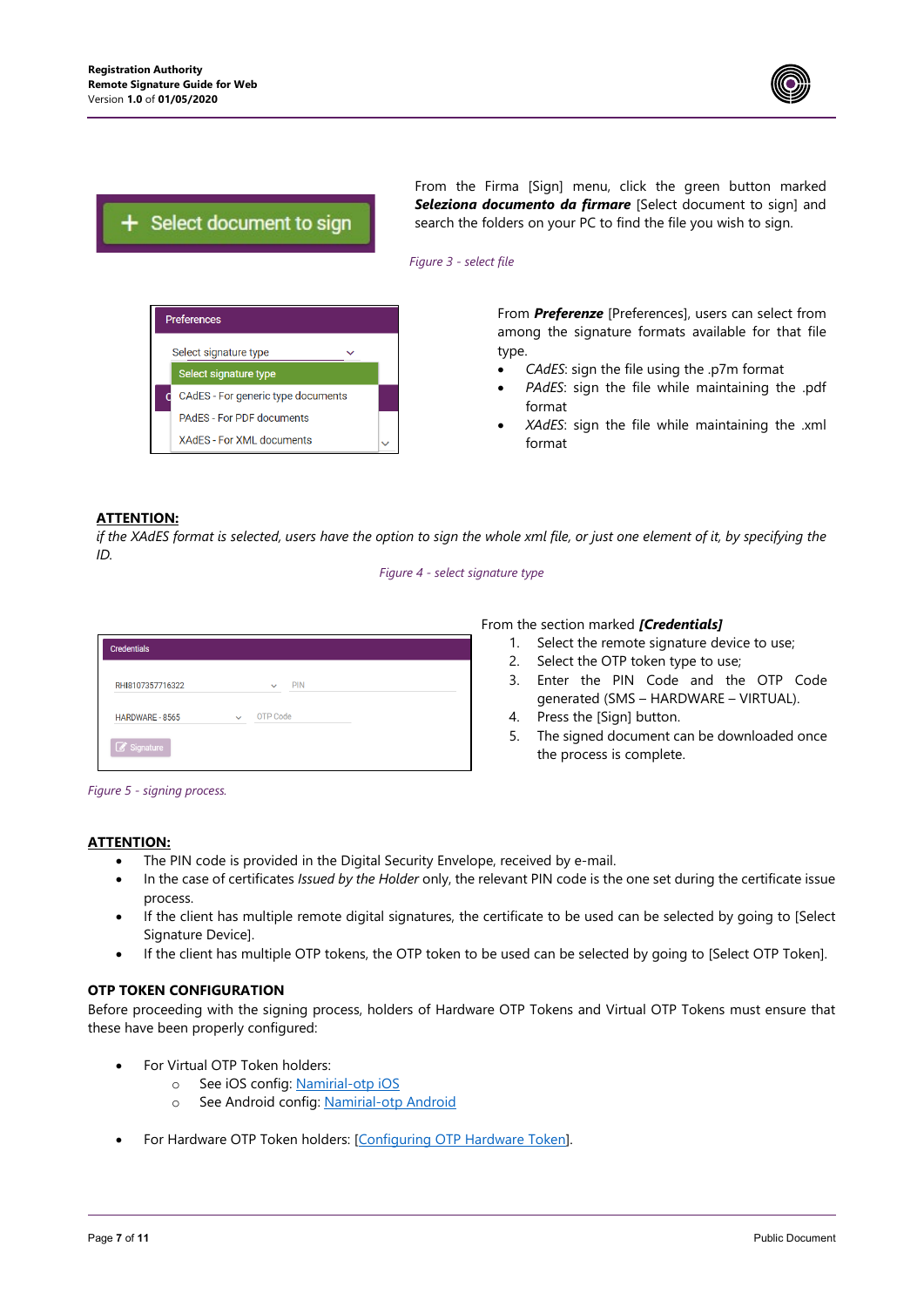

## <span id="page-7-0"></span>**4 HOW TO VERIFY A FILE**

The new function implemented in the Private Area allows users to verify the validity of any file *without installing any software or drivers, because the entire process takes place in the web portal.*

This function can be accessed from the menu on the left, by going to: [User] > [Digital Signature] > [Validate Signature]

| <b>@Namirial!D</b>                                                                                                                |                                                                                |                                                                                                                                                                                                                                                                                                                                                                                                                                                                                                                                                          |
|-----------------------------------------------------------------------------------------------------------------------------------|--------------------------------------------------------------------------------|----------------------------------------------------------------------------------------------------------------------------------------------------------------------------------------------------------------------------------------------------------------------------------------------------------------------------------------------------------------------------------------------------------------------------------------------------------------------------------------------------------------------------------------------------------|
| User<br>Home<br>ℐ<br>Profile<br>燕<br><b>OTP</b><br><b>SPID</b><br>Digital Signature<br>$\overline{\mathscr{A}}$<br>☞<br>Signature | $\hat{\phantom{a}}$<br>$\checkmark$<br>$\checkmark$<br>$\widehat{\phantom{a}}$ | Validate signature<br>You can validate a signed document with certificates issued by Certifying Bodies included on the European Commission Trusted<br>List (eIDAS).<br><b>Privacy Notice</b><br>Dear user, we hereby inform you that the uploaded documents will not be processed by Namirial.<br>Once the digital signature has been applied and/or validated, the document will not be stored or archived<br>Upload the document to be verified using the button or by dragging it to the area below<br>+ Select signed file<br>File: No file uploaded |
| Validate signature<br>Management<br>۰                                                                                             |                                                                                | Validate on date<br>Validate signed file                                                                                                                                                                                                                                                                                                                                                                                                                                                                                                                 |

*Figure 6 - how to verify a file*

<span id="page-7-1"></span>

From the Firma [Sign] menu, click the green button marked [**Select signed file**]

and search the folders of your PC to find the file you wish to verify.

<span id="page-7-2"></span>

**Attention:** Select [Validate on date] to specify a date for the verification process to begin.

<span id="page-7-3"></span>*Figure 8 - validate on date*

Having loaded the file to verify, click **Validate signed file** to view the result of the validation process.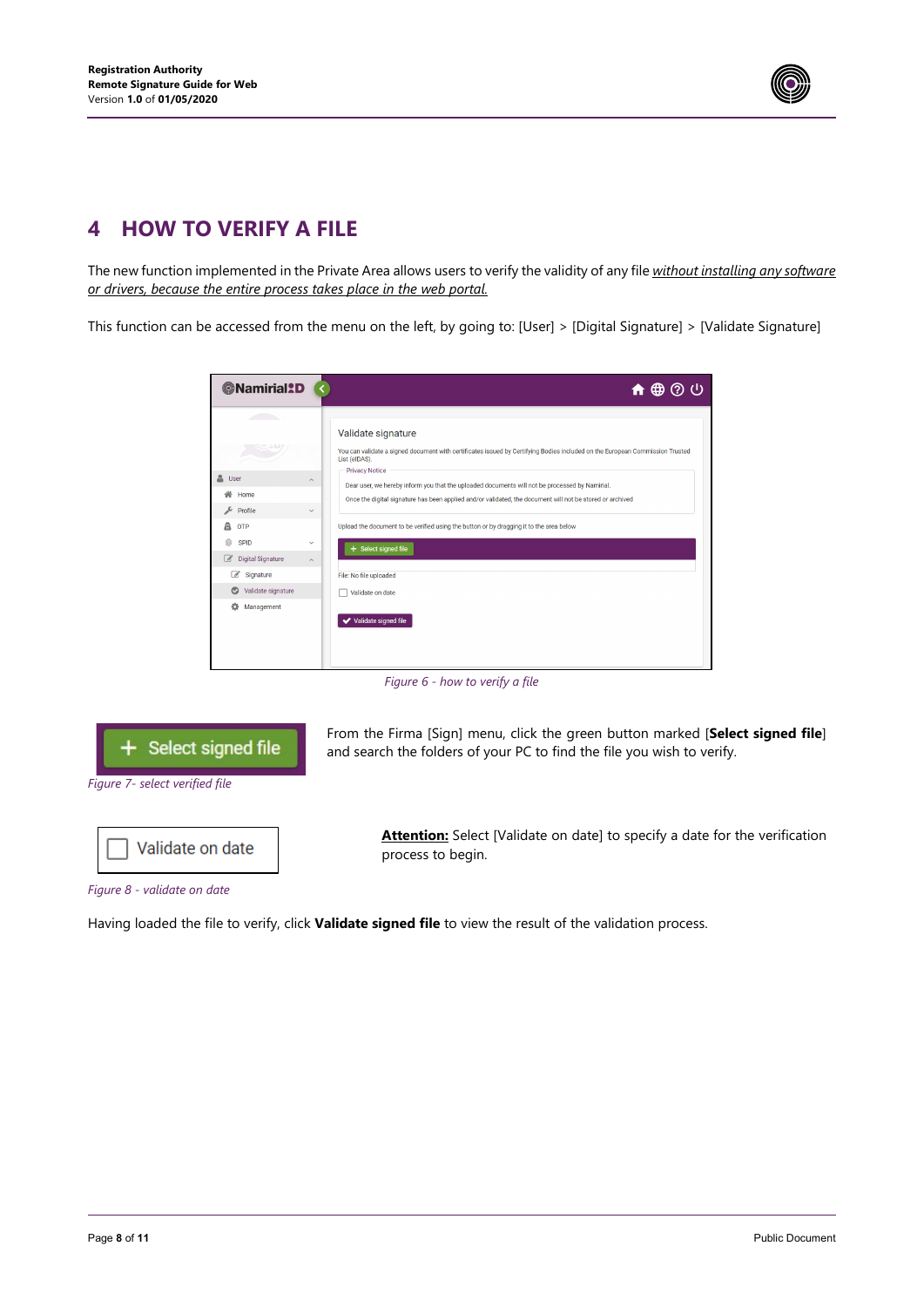

| <b>Result of validation</b>                            |                         |
|--------------------------------------------------------|-------------------------|
| Date of validation                                     | 12/02/2021 03:39:18 CET |
| Validation in relation to date 12/02/2021 03:39:18 CET |                         |
| Name of file with signature                            | test.pdf.p7m            |
| Signature format                                       | CAdES                   |
| Number of signature<br>present                         | 1                       |
| <b>General validity</b>                                |                         |

*Figure 9 - result of validation process*

### <span id="page-8-1"></span><span id="page-8-0"></span>**5 MANAGEMENT**

The Management section lets users verify all digital signature certificates issued by Namirial and held by the User, and carry out certain operations on the certificate that will be explained here below.

To access these functions, go to: *[User] > [Digital Signature] > [Management]*

| <b>@Namirial!D</b>                                                                                                                      |                         |                                                                                                                                              |                                |                                            | <del></del> ↑ ⊕ ⑦ ₾ |
|-----------------------------------------------------------------------------------------------------------------------------------------|-------------------------|----------------------------------------------------------------------------------------------------------------------------------------------|--------------------------------|--------------------------------------------|---------------------|
| $\label{eq:1} \begin{aligned} \mathcal{L}_{\mathcal{A}}(t) = \mathcal{L}_{\mathcal{A}}(t) = \mathcal{L}_{\mathcal{A}}(t) \end{aligned}$ |                         | Certificate management<br>You can use the functions below to manage the lifecycle of your certificates. Select it and use the green buttons. |                                |                                            |                     |
| & User                                                                                                                                  | $\scriptstyle\wedge$    |                                                                                                                                              | Certificates issued   Columns  |                                            |                     |
| 省<br>Home                                                                                                                               |                         |                                                                                                                                              | Also show expired certificates |                                            |                     |
| r<br>Profile                                                                                                                            | $\checkmark$            |                                                                                                                                              | R<1230                         | $5 - $                                     |                     |
| 盘<br>OTP                                                                                                                                |                         | Device code $=$                                                                                                                              | Expiry date $=$                | Status $=$                                 | Renewable           |
| â<br>SPID                                                                                                                               | $\checkmark$            | RHI8107357716322                                                                                                                             | 02/02/2022                     | Active                                     | Not due to expire   |
| Digital Signature<br>$\boxed{d}$                                                                                                        | $\widehat{\phantom{a}}$ |                                                                                                                                              | $165 - 1239$                   | $5 - $                                     |                     |
| $\overline{\mathscr{L}}$<br>Signature                                                                                                   |                         |                                                                                                                                              | Suspend<br>Activate            | Q <sub>+</sub> Change PIN<br><b>Revoke</b> |                     |
| Validate signature<br>O                                                                                                                 |                         |                                                                                                                                              |                                |                                            |                     |
| Management                                                                                                                              |                         |                                                                                                                                              |                                |                                            |                     |
|                                                                                                                                         |                         |                                                                                                                                              |                                |                                            |                     |
|                                                                                                                                         |                         | Certificate renewability legend                                                                                                              |                                |                                            |                     |



<span id="page-8-2"></span>**ATTENTION**: *An additional OTP-based security level is required to access this section of the portal. Users with multiple OTP tokens issued by Namirial can select which token to use.* 

> Suspension of a Digital Certificate is requested in all cases where validity of that certificate must be interrupted.

Example:

**N** Suspend

- To comply with orders issued by an authority
- Due to factors that limit the capacity of the holder, or in cases of misuse or forgery
- If the certificate or the codes are lost

Suspension can be requested by the Certificate Holder, the Interested Third Party or an Authority.

<span id="page-8-3"></span>*Figure 11 - suspend certificate*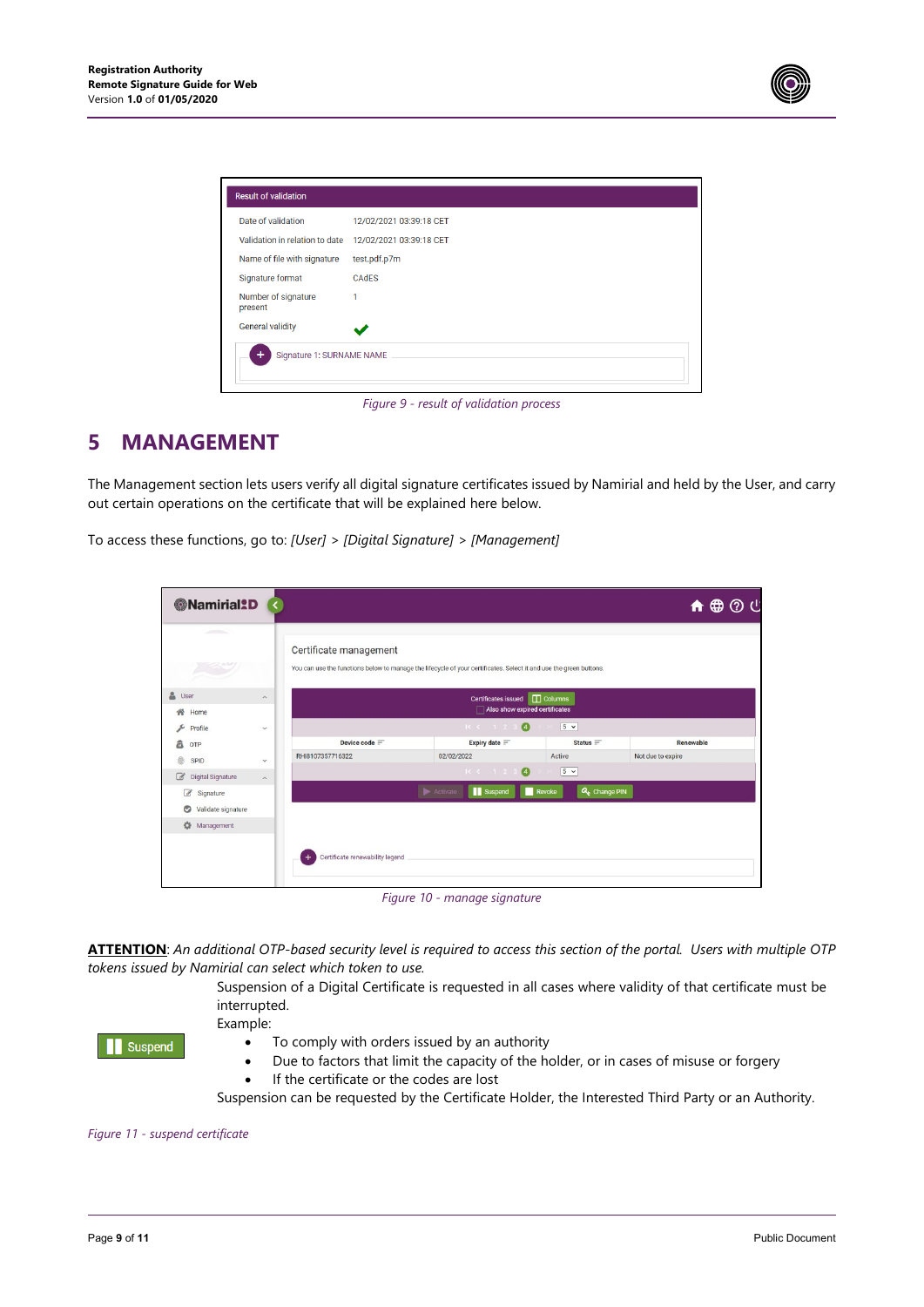



Revoking a Digital Certificate is an irreversible operation that invalidates the use of that certificate from the moment it is performed. The operation should only be performed if absolutely necessary.

<span id="page-9-0"></span>*Figure 12 - revoke certificate*



The Activate function is only available if the certificate is Suspended.

<span id="page-9-1"></span>*Figure 13 - activate certificate*

| Change PIN | PIN change procedure |                          |  |
|------------|----------------------|--------------------------|--|
|            | <b>Current PIN</b>   |                          |  |
|            | New PIN              | <b>Confirm PIN</b>       |  |
|            | HARDWARE - 8565      | OTP Code<br>$\checkmark$ |  |
|            | <b>◆</b> Change PIN  | Download PIN reminder    |  |

In the section marked *[PIN change procedure]*

- 1. Enter the PIN provided by Namirial (if a digital security envelope was used)
- 2. Enter the new PIN;
- 3. Confirm PIN;
- 4. Select the OTP token type to use;
- 5. Enter the PIN Code and the OTP Code generated (SMS HARDWARE VIRTUAL).
- 6. Press the button marked **[Change PIN]**;
- 7. When the procedure is complete, the user can download a PIN reminder (Recommended Option, as Namirial does not keep a record of the PIN and a new signature certificate must be requested if the PIN is forgotten)

<span id="page-9-2"></span>*Figure 14 - change PIN*

<span id="page-9-3"></span>

By clicking "" [Columns], the user can select which columns to view for the certificates issued in his/her name.



*Figure 15 - manage columns*